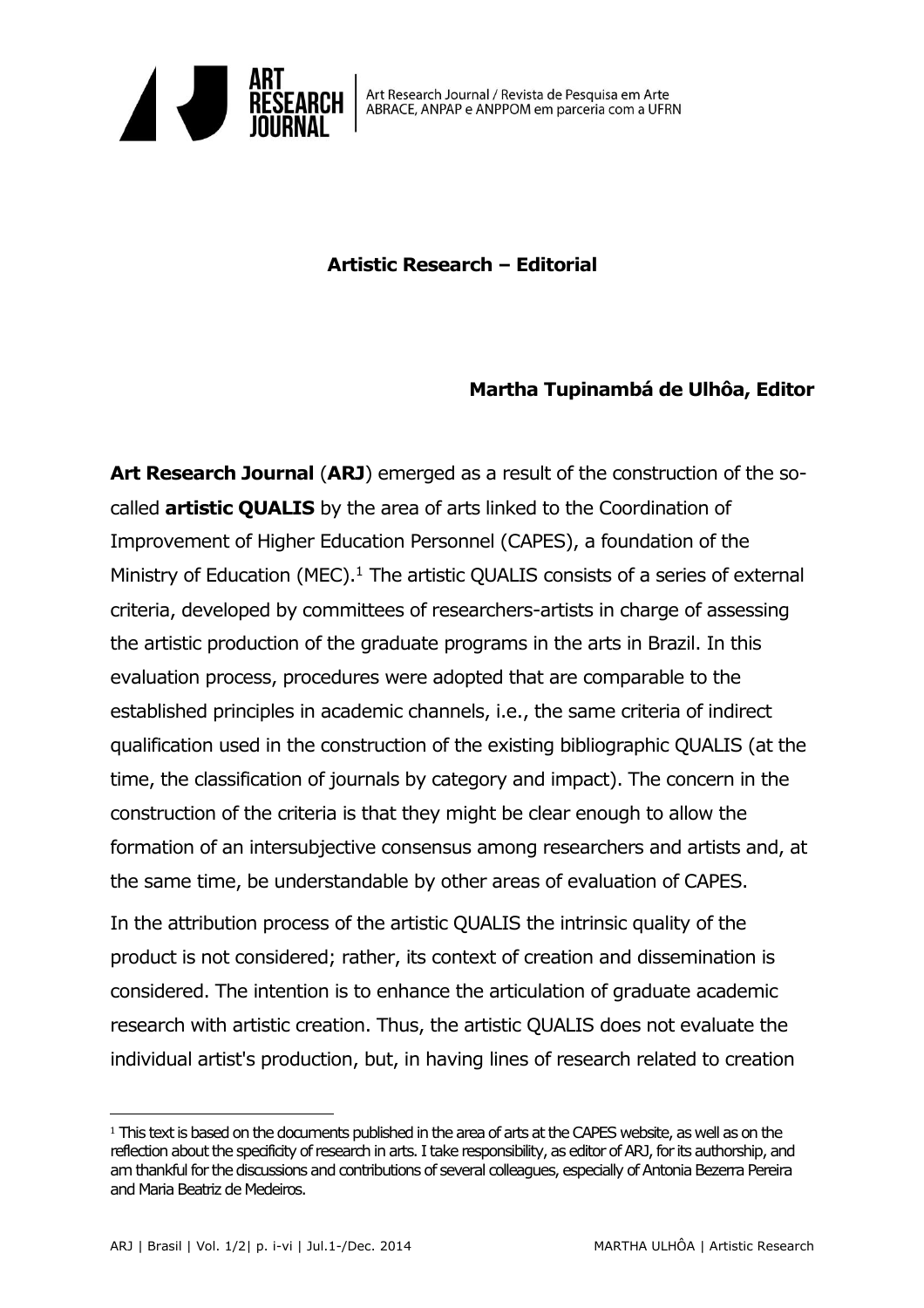ii *ISSN: 2357-9978*

or artistic practice in the graduate program, estimates the proportion of facultyartists-researchers producing qualified art. Graduate programs and not the individuals are evaluated within the scope of CAPES.

The artist certainly does not need a university education to exercise creative practice. However, by opting for teaching in higher education, and especially in devoting oneself to training personnel to operate at this level, he or she is committed to dialogue with the arts community and with the academic community as a whole.

The great difference between the formation of the artist by traditional methods (apprenticeship through imitation and individual training under the mentorship of a master) and the formation of the artist at the university is research. And, in this context, research in the arts in academia requires acting in a system that permits the production, exchange, partnership, discussion and dissemination of the knowledge produced. Especially in the domain of postgraduate studies in the arts, *stricto sensu*, artistic production is valued that has thematic, conceptual or methodological links with academic research.

What remains to be discussed and consolidated is what this "research" in the arts is. Not only a delimitation, always provisional, of the object "art", but, principally, the implications that this unpredictable nature may have in methodological and theoretical terms. The artistic object, being unique, cannot always be defined *a priori*; it is constructed as the artist learns to deal with their materials. Sometimes even the very idea that lies behind the "theoretical" conception of the artist is only clear *a posteriori*, after the work is finished.

If the object cannot be demarcated *a priori* - except in a provisional form, because the artist himself professes an aesthetic angle or uses specific materials and techniques - the same can be said of hypotheses, of the theoretical framework, of the final presentation of the product. It is worth remembering that in the case of research-creation at the university, in the context of academic courses, *stricto sensu*, there are two products, a text and a work, both publishable and archivable.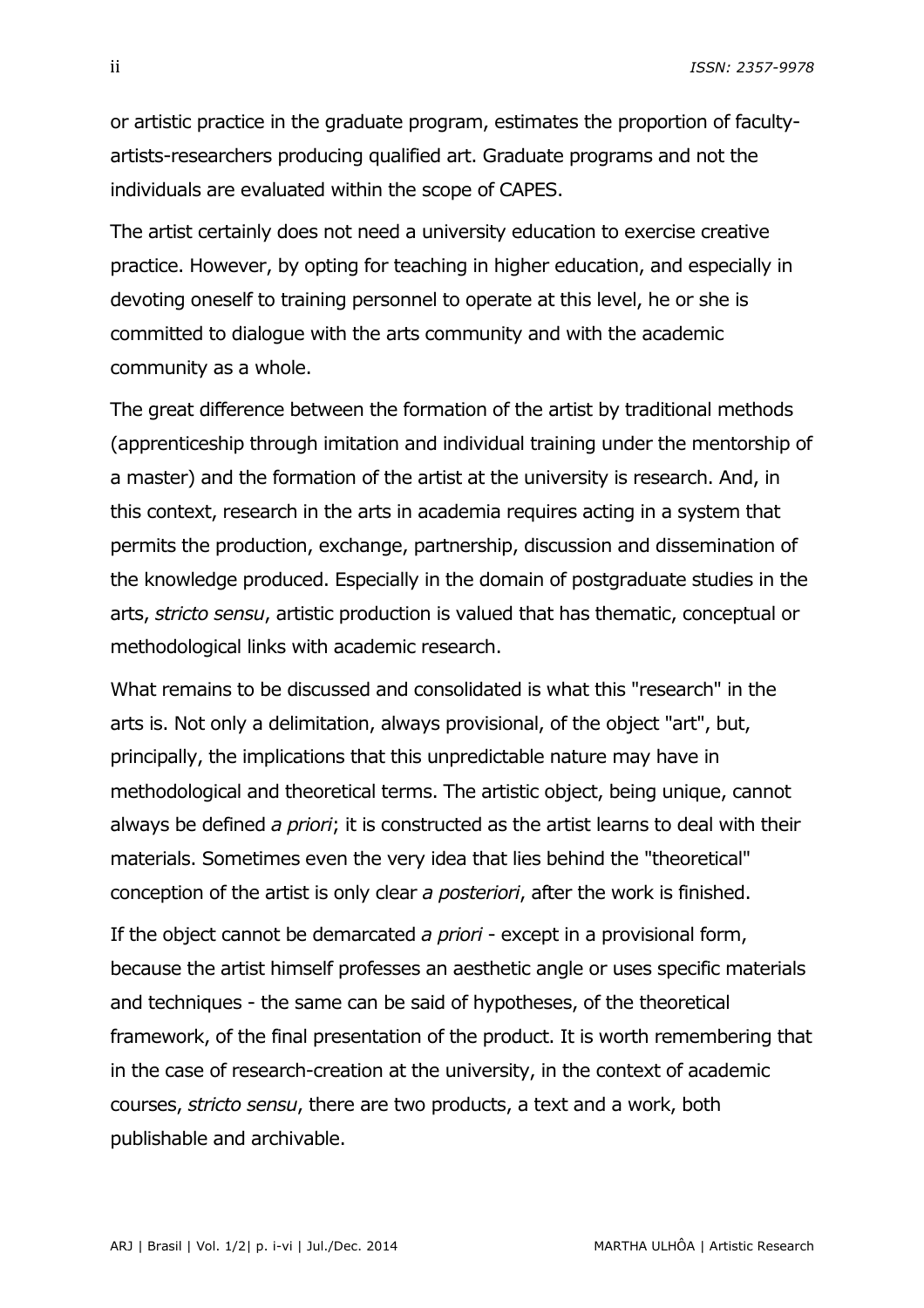The artistic product presented in the form of live performance or audiovisual recording renders tacit knowledge, understandable to the group or community that shares its semantic codes. A work of differentiated art will be a proponent for going beyond the most widespread ways of making art. On the other hand, there is no denying that the artistic process undergoes reduction when described and interpreted through a written text. Art traverses all the senses and its meanings - because there is never only one meaning for art - cannot be fixed by written language that it is incapable of encompassing its totality.

An article, a thesis or dissertation on art is only an interpretative extract of something more complex and, above all, polysemic. For this reason it is necessary to insist that in the case of artistic research the artistic product should be publicly available in its most comprehensive form, preferably by a *link* to a stable, open and non-commercial site.

The major difference between research in the arts and in science, even in the social sciences and humanities - whose methodology manuals serve as a model for the courses where our graduate students learn about research projects and academic writing - is to achieve a certain distance from an object with which we have, by enculturation as practical artists, a visceral relationship. Hence, the most difficult task is to establish a research "question", because it can only become clear when we consider the investigation finished.

The paradox is that even when it comes to something "concrete", as in art criticism (which deals with specific repertoires, finished artistic works) or in art history (which addresses specific artists or artistic traditions, locatable in time and space) there is no escape from an artisanal methodology, exploratory and immersed in the particulars of the object or artistic process in study. Art is at the same time a historical (inserted into a temporal or geographic context) and aesthetic (with relative transcendence and intrinsic value) object. So art is explained with art, when it makes sense by comparison in a chain of objects or artworks.

Art history made from the point of view of History is different from an art history written from the point of view of Art, because the "art" object is not just a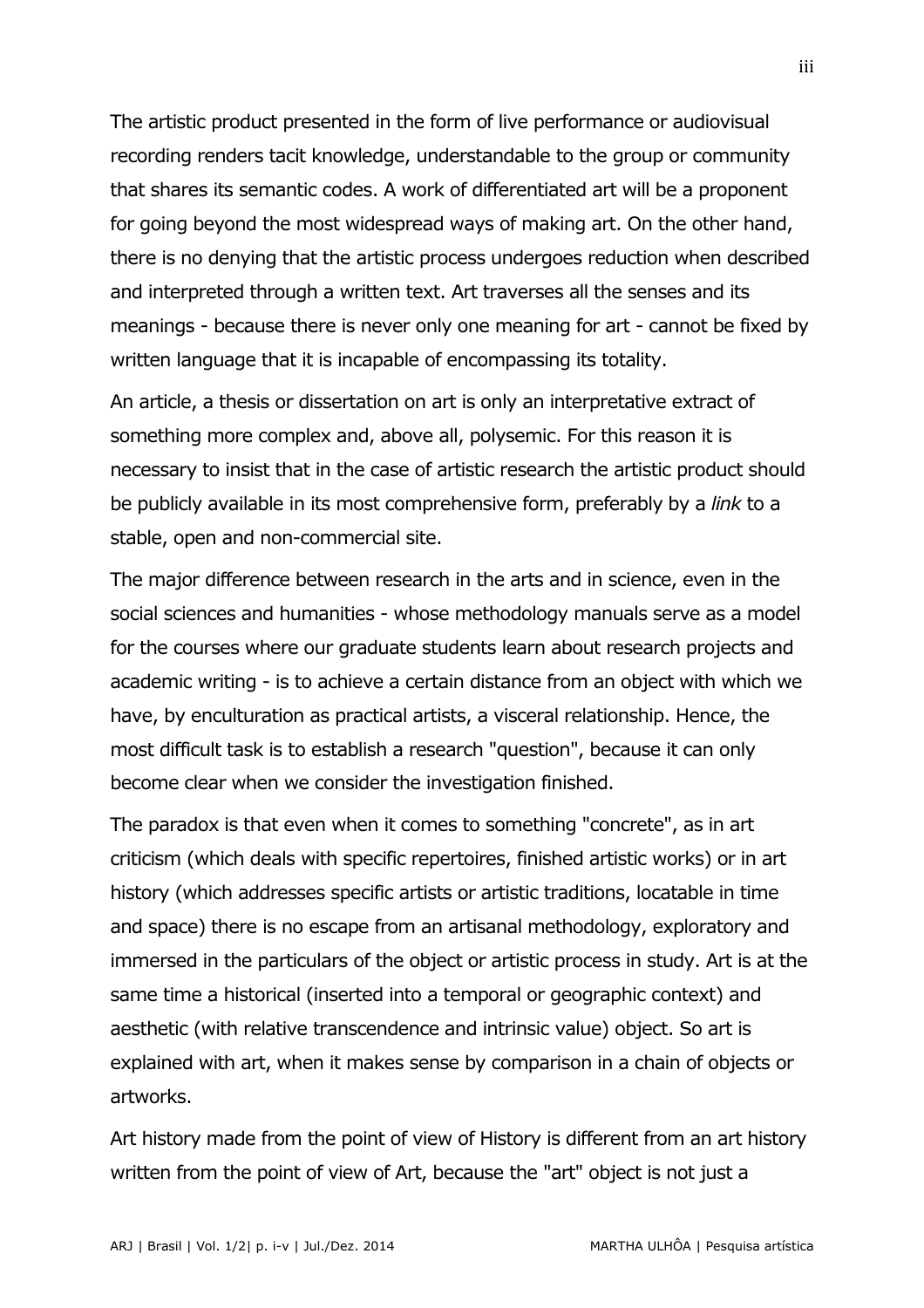iv *ISSN: 2357-9978*

document - although it may be made one for the purposes of analytic treatment - but most especially an event/aesthetic object. Thus, while historians by trade write about identity and socio-political organization using art as an illustration (an explanatory angle), art historians write about style and concern themselves with processes (in an interpretive, perhaps more philosophical angle). And, when building an "artistic method," they comment on the functioning of creative or artistic-interpretative processes by a fundamental comparison (the most coherent and consistent possible) with other existing creative processes or artistic-interpretative processes (i.e., recognized as legitimate by the artisticacademic community).

Research in the arts is a relatively new area of knowledge in academia. Conservatories and schools of fine arts were only incorporated into the university in the mid-twentieth century. In Brazil, doctoral programs in the performing arts, visual arts and music only appeared in the 1990s. Because they are academic courses, not professional ones, there is a legal requirement (graduate school in the country is governed by federal laws) of the existence of a written document (dissertation or thesis) along with the artistic product (when the line of research involves creation or practice - some lines are, on account of their object, of historical or systematic research).

There is no way to teach creativity. Art (in the sense of originality and creation) is not something teachable – the same could be said of science in terms of innovation. One can only insist on the need to seek in-depth knowledge of the artistic languages and to learn about how artists-researchers deal with delimitation of the object, subject-object relationship, objectivity-subjectivity, and practice and theory, among other issues.

Texts already published in previous issues of ARJ began mapping some of these questions. In the current issue, preceded by an essay on praxis and reflection and another about theatrical laboratories, we have some examples of how to handle artistic research from various angles, in dance, theater, the visual arts, and music. The totality of the articles emerges from reflection on artistic practice.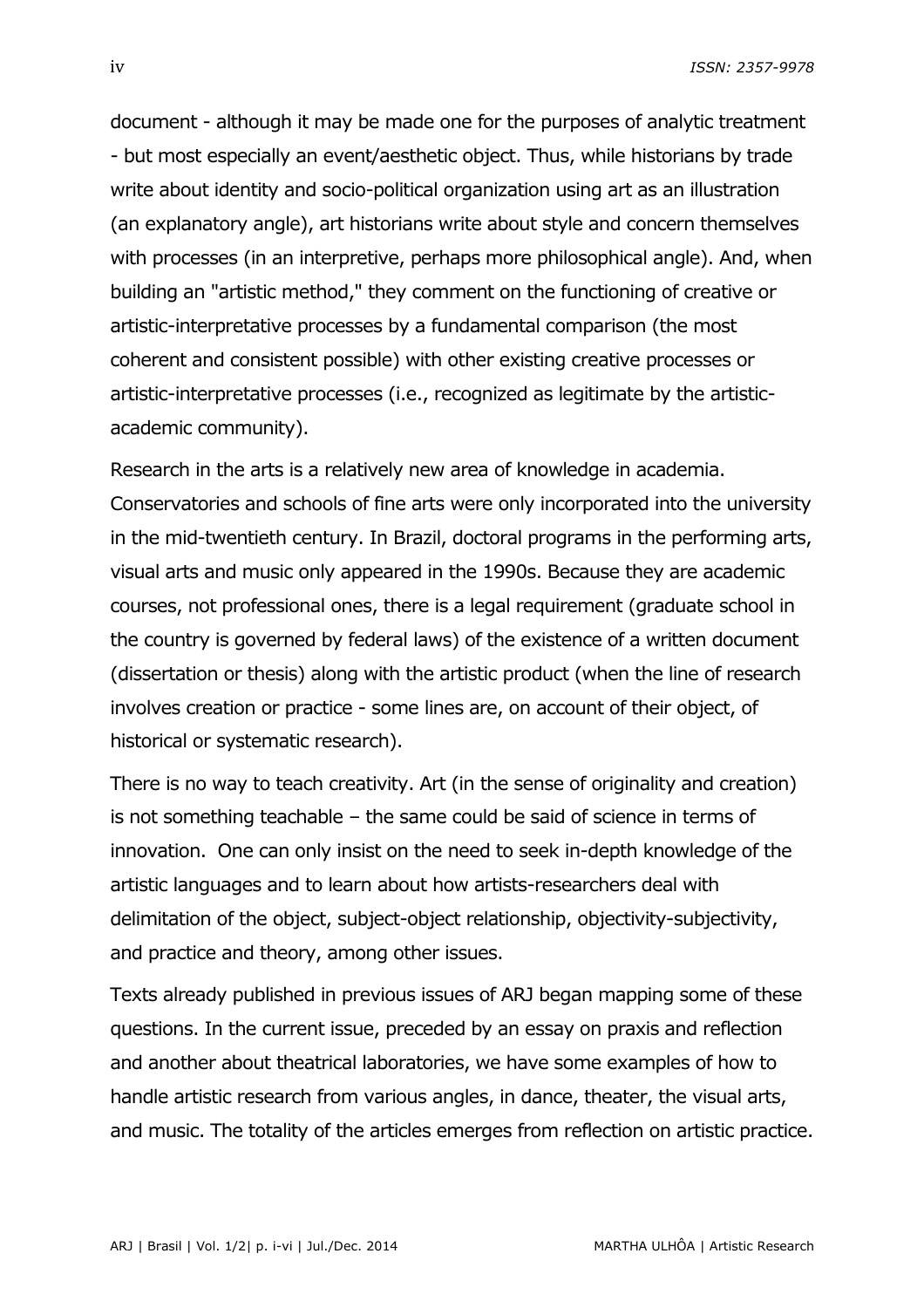In the opening article, **The Art of Research in the Arts**, philosopher Kathleen Coessens - using the binocular, prism and room of mirrors metaphors – comments on the characteristics of artistic research, reflecting on the notions of experience and action; theory and experimental theorizing; reflection and reflectivity.

Next, Marco De Marinis writes about **Research, Experimentation and Creation in the Twentieth Century Theater**, where he analyzes theatrical laboratories of artists-researchers Decroux, Grotowski and Barba, clarifying notions of progress, development, discovery and demonstration in theatrical research.

Gilbertto Prado, in **Recent Projects of the Digital Poetics Group**, presents the experimentations *Desluz* of 2010, *Amoreiras* (Blackberry Trees) of 2010/12 and *Encontros* (Encounters) of 2012, conducted by the group of artist teachers, researchers and students of the Department of Fine Arts at ECA-USP, linked to interactive installation, network art and media art.

Cristina Capparelli Gerling, in **Barcarolle Op. 60 F. Chopin,** deals with the partnership between musical performers and cognitive musicology, taking as a case study the account of the processes of memorizing of the emblematic piece of the piano repertoire. In the process, decisions taken during practice are transferred to the act of interpretation, without stifling musical performance, always renewed with each presentation.

In the article entitled **Somatic-Performative Research,** Ciane Fernandes seeks to configure open paths of creative investigation, contaminated by what she calls the throbbing nature of the scene. Considering research as a process, experience, integration, and transgression, the author approaches an autonomous methodology, unpredictable and, therefore, consistent with the notion of artistic research.

Marcia Strazzacappa deals with **Poetic Immersions as a Formative Process of the Artist-Teacher**, a process of research of/in art, where poetic-academic interventions are promoted/provoked by an artist, integrating students, teachers and community members in the process of scenic-choreographic creation.